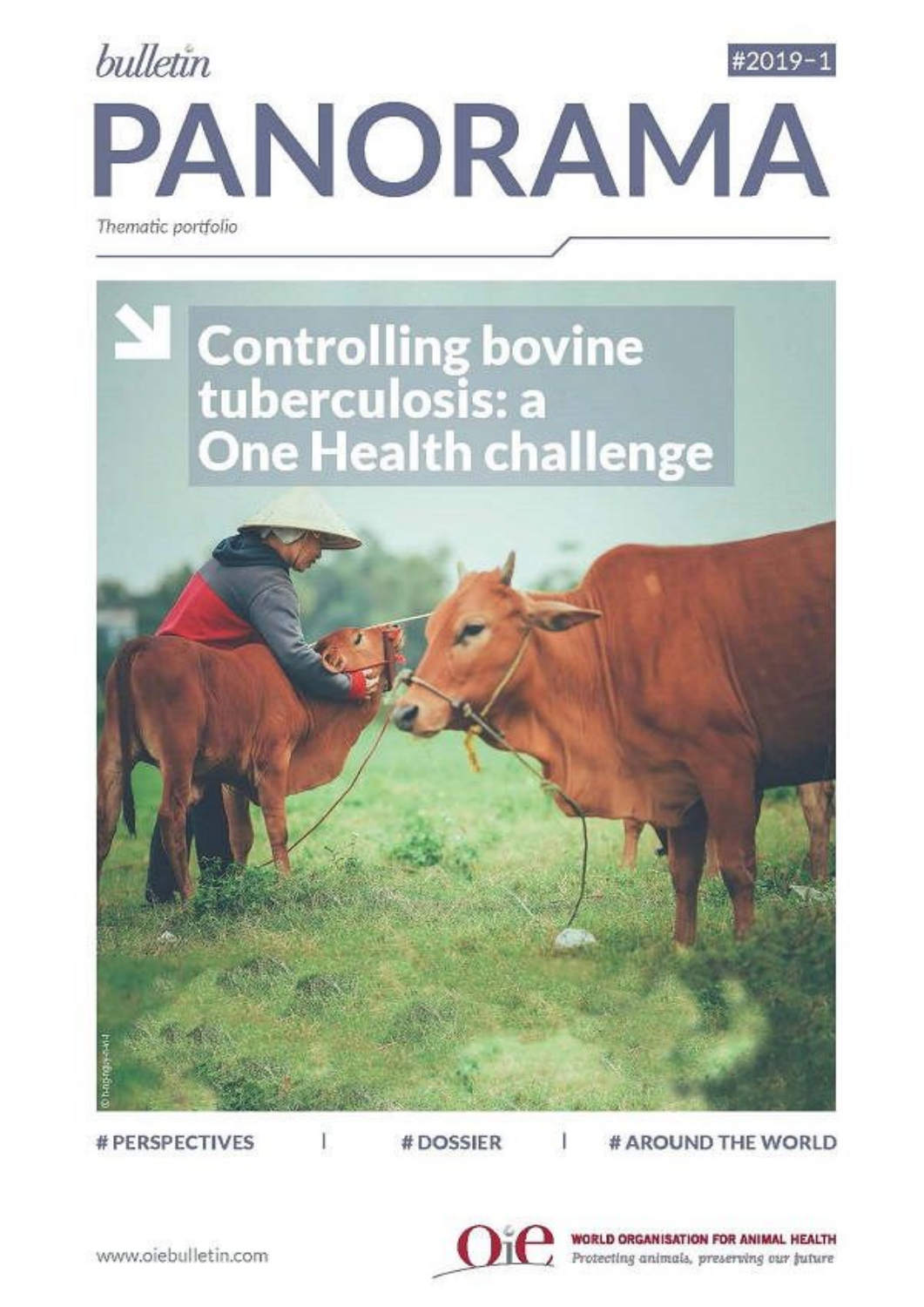## **PANORAMA 2019-1**



## AROUND THE WORLD

### THEMATIC EVENTS

## The United Nations High-Level Meeting on tuberculosis

#### Its importance for zoonotic and bovine tuberculosis

#### **SUMMARY**

**In September 2018, the United Nations General Assembly convened a High-Level Meeting on tuberculosis, currently the infectious disease that is the biggest killer worldwide. Heads of state and government endorsed a political declaration that will serve as a global framework for action on tuberculosis, including bovine and zoonotic forms caused by** *Mycobacterium bovis***. This declaration will form the basis for action to end tuberculosis by 2030.**

#### **KEYWORDS**

#bovine tuberculosis, #declaration, #High-Level Meeting (HLM), #Sustainable Development Goal (SDG), #United Nations General Assembly (UNGA), #zoonotic tuberculosis.

#### **AUTHORS**

Paula I. Fujiwara<sup>(1)\*</sup> & Francisco Olea-Popelka<sup>(2)</sup>

(1) Scientific Director, International Union Against Tuberculosis and Lung Disease, Paris, France.

(2) Associate Professor, Department of Clinical Studies, College of Veterinary Medicine & Biomedical Sciences, Colorado State University, Fort Collins, Colorado, United States of America.

\* Corresponding author: [pfujiwara@theunion.org](mailto:pfujiwara@theunion.org)

The designations and denominations employed and the presentation of the material in this article do not imply the expression of any opinion whatsoever on the part of the OIE concerning the legal status of any country, territory, city or area or of its authorities, or concerning the delimitation of its frontiers and boundaries.

The views expressed in this article are solely the responsibility of the author(s). The mention of specific companies or products of manufacturers, whether or not these have been patented, does not imply that these have been endorsed or recommended by the OIE in preference to others of a similar nature that are not mentioned.



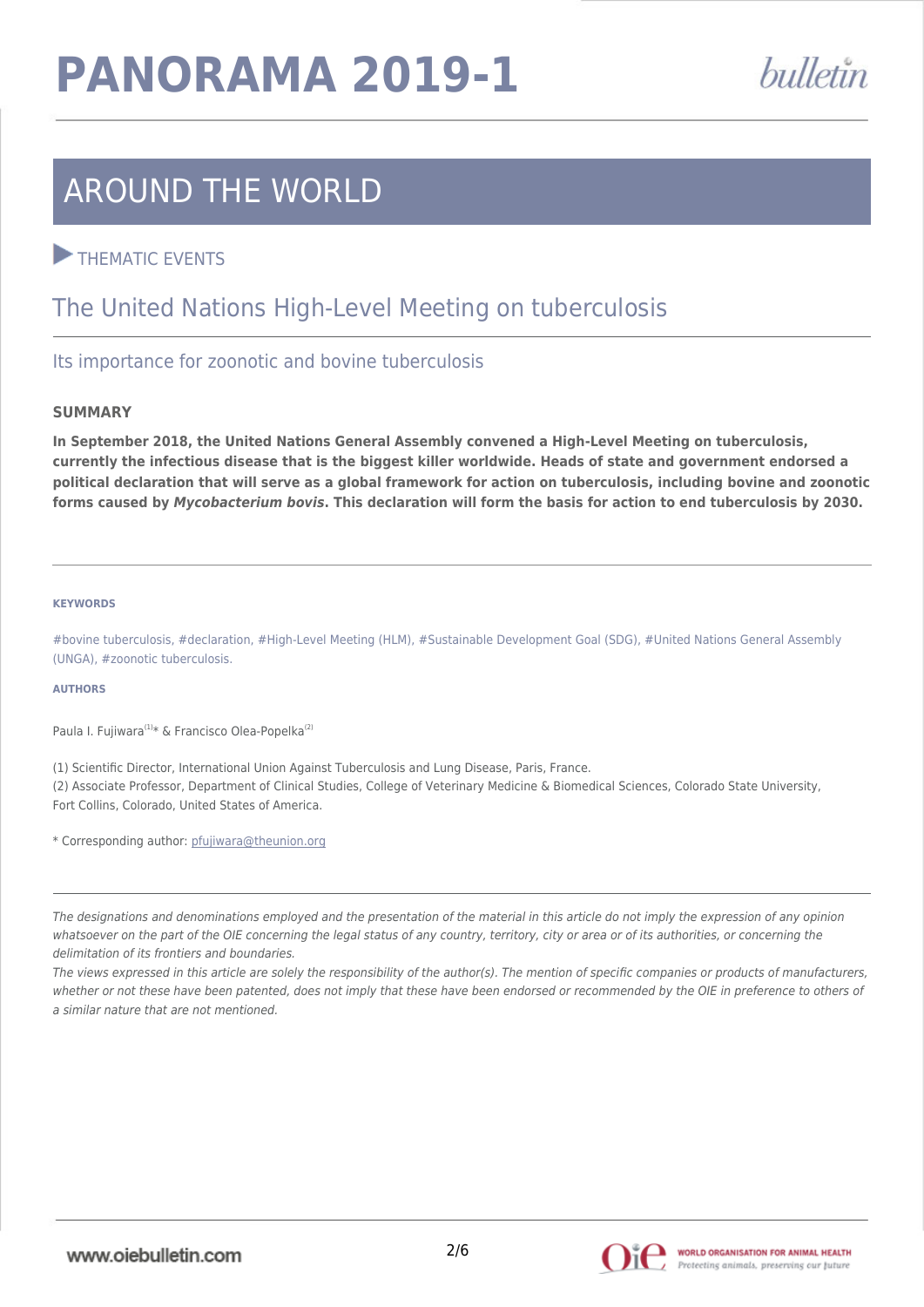# **PANORAMA 2019-1**



Each year, the United Nations General Assembly convenes heads of state and government to discuss solutions to relevant issues. These representatives then endorse a political declaration on the topic that serves as a global framework for action.

**On 26 September 2018, the United Nations (UN) held a High-Level Meeting (HLM) on tuberculosis (TB), the infectious disease that currently kills the most people worldwide** [1]. This HLM was the culmination of nearly two years' work since it was originally proposed in December 2016.

Relevant input for the political declaration was coordinated by the ['Stop TB' Partnership](http://www.stoptb.org/about/) and the World Health Organization (WHO). Staff of the International Union Against Tuberculosis and Lung Disease (the Union) were in charge of developing the TB community's five key priority actions to be included in the political declaration developed by the UN country missions. These were to [2]:

- 1. reach all people by closing the gaps in TB diagnosis, treatment and prevention
- 2. transform the tuberculosis response to be equitable, rights-based, and people-centred
- 3. accelerate the development of essential new tools to end TB
- 4. invest the funds necessary to end TB
- 5. commit to decisive and accountable global leadership, including regular UN reporting and review.

### Bovine and zoonotic tuberculosis were included in the UN political declaration

Bovine and zoonotic tuberculosis (caused by Mycobacterium bovis) were included in the declaration, based on **two key advocacy efforts.**

1. The fourth edition of *[The Global Plan to End TB: the Paradigm Shift](http://www.stoptb.org/assets/documents/global/plan/GlobalPlanToEndTB_TheParadigmShift_2016-2020_StopTBPartnership.pdf) 2016-2020* identified key populations at risk, which included people who live and work with livestock [3].

2. The Tripartite of the World Organisation for Animal Health (OIE), the World Health Organization (WHO) and the Food and Agriculture Organization of the United Nations (FAO) collaborated with the Union to produce a multisectoral [Roadmap for Zoonotic Tuberculosis](http://www.oie.int/fileadmin/Home/eng/Our_scientific_expertise/docs/pdf/Tuberculosis/Roadmap_zoonotic_TB.pdf) in 2017, based on the WHO Strategic and Technical Advisory Group's previous recognition of zoonotic tuberculosis as a priority [4].

The availability of these two documents convinced the UN missions to include both bovine and zoonotic tuberculosis

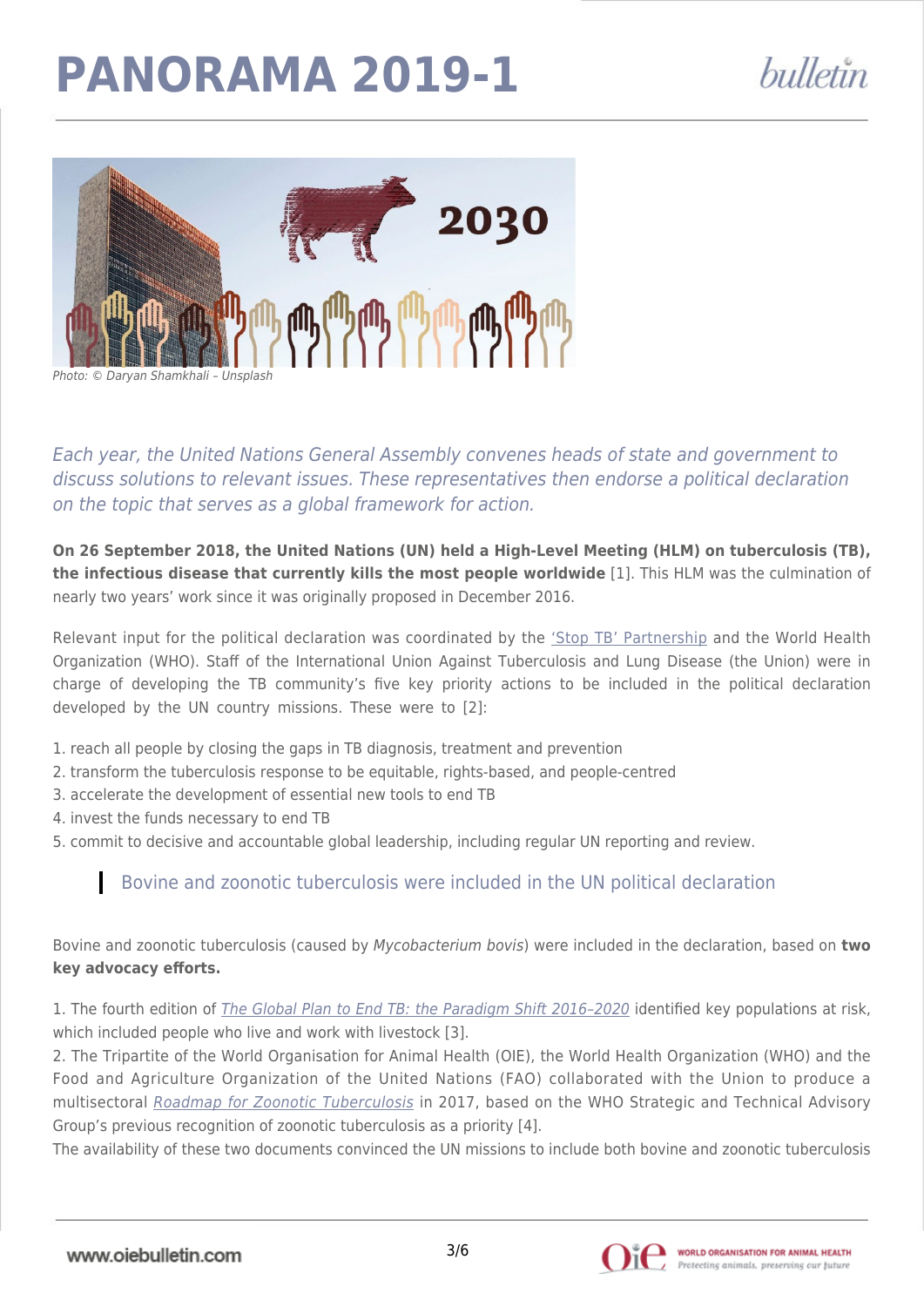in the political declaration.

The two key points on bovine and zoonotic tuberculosis in the 16-page political declaration [5] are found in paragraphs 5 and 17:

Paragraph 5. 'Recognize other recent high-level commitments and calls for action against tuberculosis, including against its multidrug-resistant and *zoonotic* forms, made by global, regional and sub-regional bodies and meetings, including the Delhi End TB Summit held from 12 to 17 March 2018.'

Paragraph 17. 'Recognize the enormous, often catastrophic, economic and social impacts and burden of tuberculosis for people affected by the disease, their households, and affected communities, and that the risk and impact of tuberculosis can vary depending on demographic, social, economic and environmental circumstances, and, in order to make the elimination of tuberculosis possible, prioritizing, as appropriate, notably through the involvement of communities and civil society and in a non-discriminatory manner, high-risk groups as well as other people who are vulnerable or in vulnerable situations, such as women and children, indigenous peoples, health care workers, migrants, refugees, internally displaced people, people living in situations of complex emergencies, prisoners, people living with HIV and AIDS, people who use drugs particularly those who inject drugs, miners and others exposed to silica, urban and rural poor, underserved populations, undernourished people, individuals who face food insecurity, ethnic minorities, *people and communities at risk of exposure to bovine tuberculosis*, people living with diabetes, people with mental and physical disabilities, people with alcohol use disorders, and people who use tobacco, recognizing the higher prevalence of tuberculosis among men.'

**This recognition by the United Nations of the importance of tuberculosis as a major cause of morbidity and mortality will serve to energise the entire tuberculosis community, including those addressing its zoonotic and bovine forms.**

In two articles published in 2018, one in Frontiers in Public Health [6] and another in The Lancet: Infectious Diseases [7], the **practical actions** that need to be taken between now and 2025 as part of the Roadmap for Zoonotic Tuberculosis, to 'improve the scientific evidence base, reduce transmission at the animal–human interface and strengthen intersectoral and collaborative approaches' were highlighted.

On 4 October 2018, the **G20 Health Ministers' Meeting** at Mar del Plata, Argentina, issued its own declaration, recognising the contribution of the Tripartite to 'address the threats of zoonotic diseases and improve animal health sector capacities and implement One Health, multi-sectoral approaches to accelerate health security' [8].

Finally, [the Seventh International Conference on](http://oiebulletin.fr/?panorama=4-4-3-mbovis-2020-en) [Mycobacterium](http://oiebulletin.fr/?panorama=4-4-3-mbovis-2020-en) [bovis](http://oiebulletin.fr/?panorama=4-4-3-mbovis-2020-en) [\(](http://oiebulletin.fr/?panorama=4-4-3-mbovis-2020-en)[M. bovis](http://oiebulletin.fr/?panorama=4-4-3-mbovis-2020-en) [2020\)](http://oiebulletin.fr/?panorama=4-4-3-mbovis-2020-en) will be held in Galway, Ireland, where plans are being made to further highlight and discuss the remaining zoonotic tuberculosis challenges and opportunities to be addressed if we are to accomplish the milestones outlined in the Roadmap for Zoonotic Tuberculosis.

Momentum is building. Now is the time to take the words of the United Nations Political Declaration as the starting point for human and veterinary communities to join together to end tuberculosis by 2030, as stipulated in Sustainable Development Goal 3 [9].

http://dx.doi.org/10.20506/bull.2019.1.2930

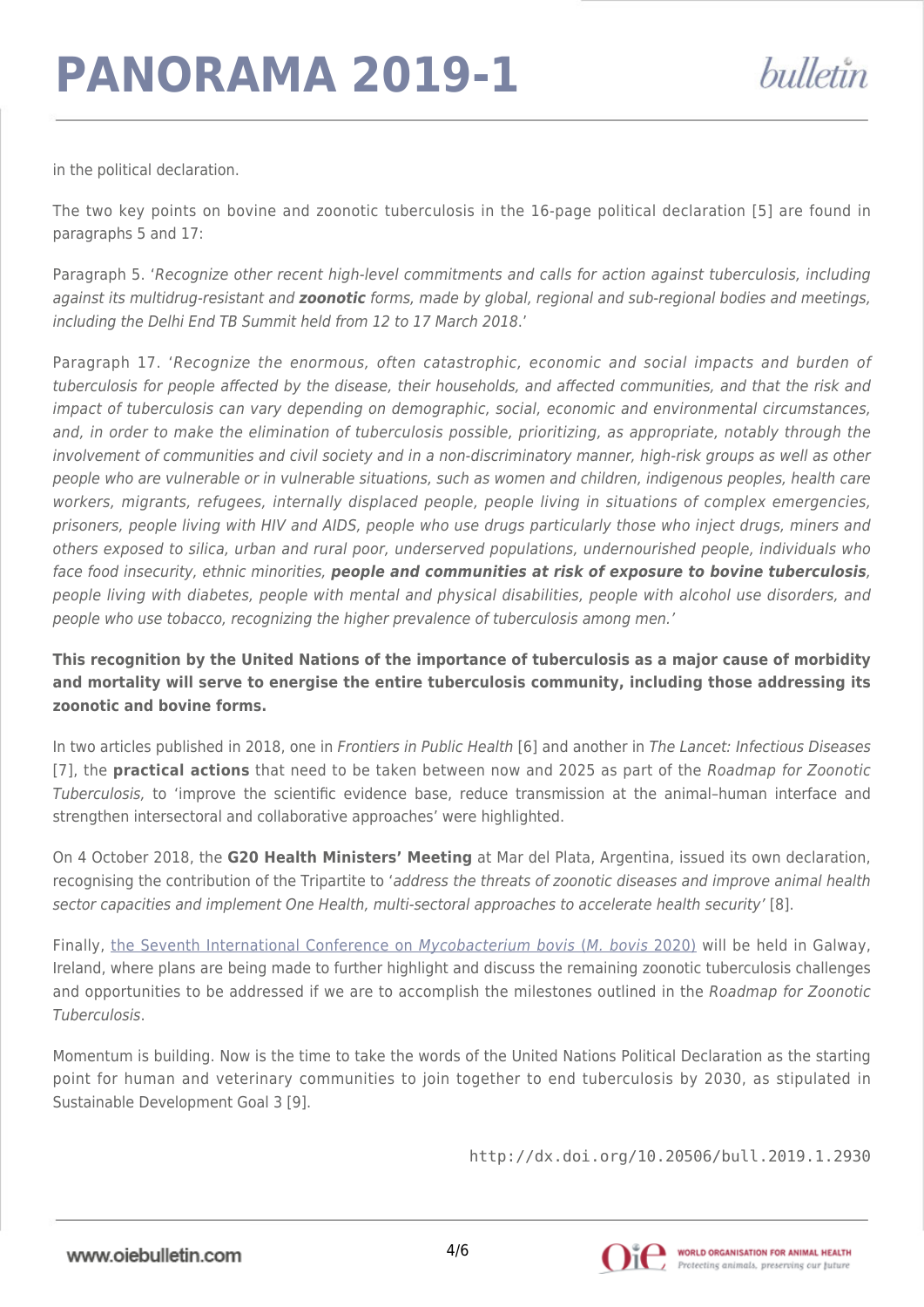#### [Stop TB Partnership website](http://www.stoptb.org/)

#### **REFERENCES**

1. World Health Organization (WHO) (2018). – [Global tuberculosis report](https://www.who.int/tb/publications/global_report/en/).

2. United Nations Office for Project Services (UNOPS) Stop TB Partnership (2018). – [United to end tuberculosis. An urgent global response to a global epidemic.](http://www.stoptb.org/assets/documents/global/advocacy/unhlm/KEYASKS_WEB.pdf) [Key asks from TB stakeholders and communities](http://www.stoptb.org/assets/documents/global/advocacy/unhlm/KEYASKS_WEB.pdf).

3. United Nations Office for Project Services (UNOPS) Stop TB Partnership (2018). – [Global plan to end TB: The paradigm shift 2016–2020.](http://www.stoptb.org/assets/documents/global/plan/GlobalPlanToEndTB_TheParadigmShift_2016-2020_StopTBPartnership.pdf)

4. World Health Organization (WHO), World Organisation for Animal Health (OIE) & Food and Agriculture Organization of the United Nations (FAO) (2017). – [Roadmap for Zoonotic Tuberculosis](http://www.oie.int/fileadmin/Home/eng/Our_scientific_expertise/docs/pdf/Tuberculosis/Roadmap_zoonotic_TB.pdf).

5. United Nations (UN) (2018). – [Political declaration of the high-level meeting of the General Assembly on the fight against tuberculosis](https://undocs.org/en/A/73/L.4). UN General Assembly, New York, 26 September 2018.

6. Olea-Popelka F. & Fujiwara P.I. (2018). – Building a multi-institutional and interdisciplinary team to develop a zoonotic tuberculosis roadmap. Front. Public Health, **6** (Art 167). [https://doi.org/10.3389/fpubh.2018.00167.](https://doi.org/10.3389/fpubh.2018.00167)

7. Dean A.S., Forcella S., Olea-Popelka F., El Idrissi A., Glaziou P., Benyahia A., Mumford E., Erlacher-Vindel E., Gifford G., Lubroth J., Raviglione M. & Fujiwara P. (2018). – A roadmap for zoonotic tuberculosis: a One Health approach to ending tuberculosis. Lancet Infect. Dis., **18** (2), 137–138. [https://doi.org/10.1016/S1473-3099\(18\)30013-6.](https://doi.org/10.1016/S1473-3099(18)30013-6)

8. University of Toronto (2019). – [Declaration.](http://www.g20.utoronto.ca/2018/2018-10-04-health.html) G20 Meeting of Health Ministers, 4 October 2018, Mar del Plata, Argentina.

9. United Nations (UN) Sustainable Development Goals Knowledge Platform. - [Sustainable Development Goal 3.](https://sustainabledevelopment.un.org/sdg3)